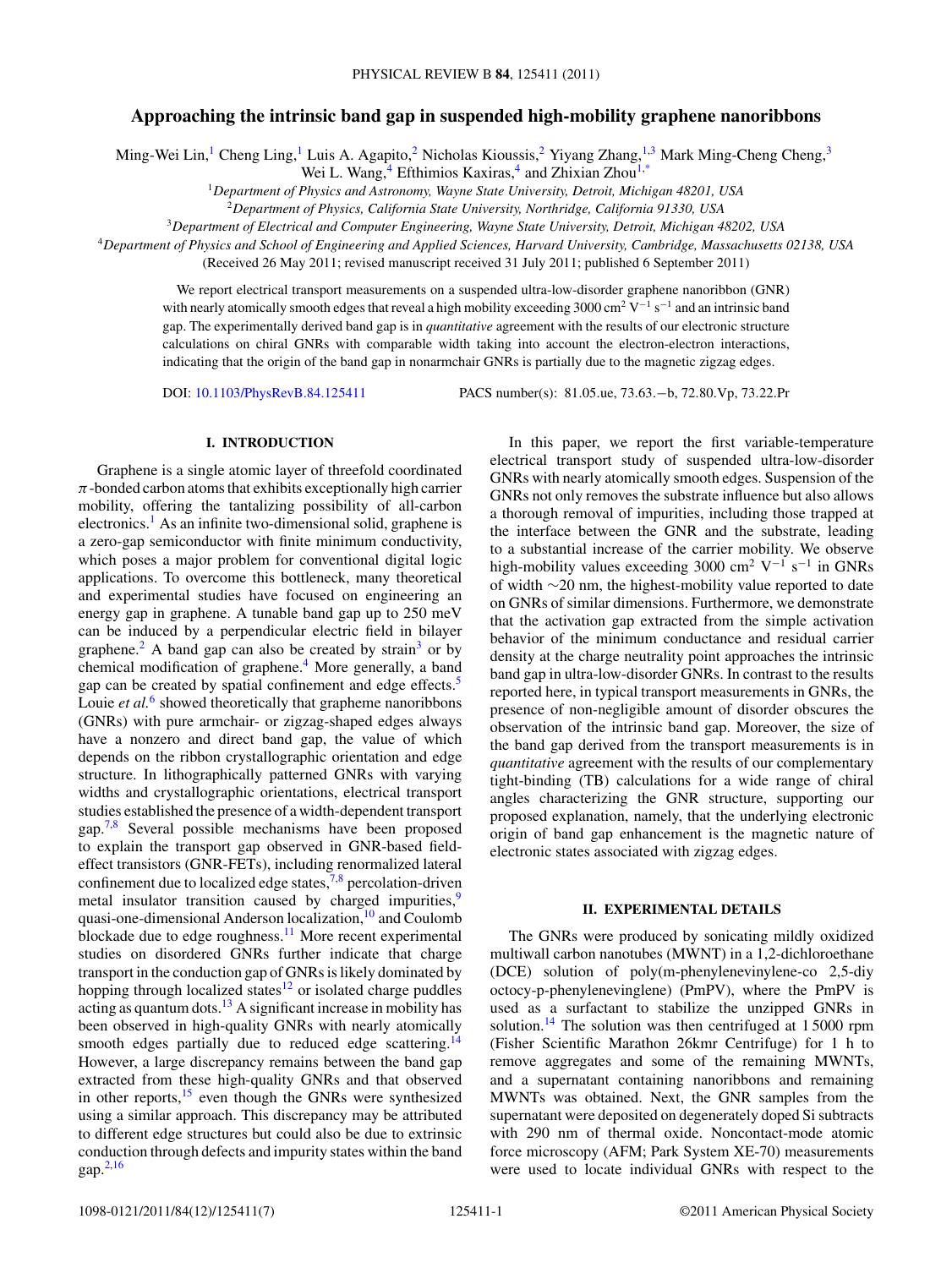<span id="page-1-0"></span>prefabricated Au alignment marks and to characterize their thickness, width, and length. The GNRs produced from this method mostly consist of one to three layers. To determine the width, we have taken into account the AFM tip dilation effect (leading to artificial width increase) based on the estimated tip radius provided by the tip manufacturer.

FET devices consisting of individual GNRs are fabricated on Si substrates with 290 nm of thermal oxide using standard electron beam lithography and thermal deposition of 0.5 nm of Cr and 50 nm of Au, where the Si substrate is used as a back gate. Suspension of the GNRs in FET devices is achieved by placing a small drop of 1:6 buffered hydrofluoric acid (HF) on top of the GNR device for 90 s to etch way approximately 150 nm of the  $SiO<sub>2</sub>$  underneath the ribbons.<sup>[17,18](#page-6-0)</sup> The devices are annealed in vacuum at 600 ◦C for 10 min to clean the suspended ribbons and improve the electrical contacts before transferred to a Lakeshore Cryogenics vacuum probe station for further removing adsorbed impurities by current annealing and subsequent transport measurements in high vacuum  $(\sim 10^{-6}$  Torr). The residual impurities on GNRs are gradually removed by repeatedly passing a large current through the ribbon; the final amount of impurities of the GNRs depends both on initial amount and the degree of current annealing.

A semiconductor parameter analyzer (Keithley 4200) was used to apply the annealing current and to measure the device characteristics for  $4.3 < T < 300$  K. We repeatedly applied gradually increasing annealing current and subsequently carried out the electrical measurements *in situ* after every consecutive step. The degenerately doped Si substrate was used as a back gate. To avoid possible collapsing of the suspended GNRs, the back-gate voltage  $V<sub>g</sub>$  was limited to the range  $-15$  V  $<$   $V_g$  $<$  + 15 V during the electrical measurements.

## **III. RESULTS AND DISCUSSIONS**

We have fabricated over 20 suspended GNR-FET devices from GNRs synthesized by unzipping high-quality multiwall carbon nanotubes. $^{14}$  $^{14}$  $^{14}$  A schematic diagram and an AFM image of a typical suspended GNR device are shown in the right and left insets of Fig. 1, respectively. As most of the devices were eventually damaged during the *in situ* current annealing (likely caused by structural reconstruction at the defect sites), we report detailed electrical transport results on three high-quality samples (samples A, C, and D) characterized by extremely low disorder and compare them with those of a sample that contains a non-negligible amount of defects (sample B).

In Fig. 1 we show the resistance  $(R)$  as a function of gate voltage  $(V_g)$  at different temperatures for two devices fabricated from a single uniform GNR. The GNR channels in these two devices have similar length (∼600 nm), and nearly identical width (∼20 nm) and thickness (1.4 nm corresponding to about two layers<sup>14</sup>) as determined by AFM be-fore suspension.<sup>[19](#page-6-0)</sup> Although both devices show characteristic ambipolar behavior arising from the electron-hole symmetry of graphene, they also exhibit remarkable differences. First, the resistance peaks at the charge neutrality point (CNP) in sample A are substantially sharper [Fig.  $1(a)$ ] than in sample B [Fig. 1(b)]. The full width at half maximum (FWHM) for sample A is more than an order of magnitude smaller than that for sample B at 160 K. Second, the maximum



FIG. 1. (Color online) Resistance versus gate voltage for (a) sample A (lower-disorder) and (b) sample B, measured at various temperatures. The solid lines are the model fitting. The two samples belong to a single GNR with uniform width ( $W \sim 20$  nm) and thickness ( $d \sim 1.4$  nm), and both have the same length  $L \sim 600$  nm. Insets: schematic illustration of a GNR-FET consisting of a suspended GNR (right) and the contact electrodes and an AFM image of a GNR suspended by Au electrodes (left).

resistance at the CNP in sample A increases more rapidly with decreasing temperature than in sample B. These differences can be attributed to lower degree of disorder in sample A than in sample B. Defects, such as adsorbed charged impurities and structural imperfection, are expected to generate random potential fluctuations in the GNRs, which induce electron-hole puddles close to the  $CNP<sup>17,18</sup>$  As a result, the effect of gate voltage near the CNP is largely limited to the redistribution of charge carriers between electrons and holes without changing the overall carrier density. Therefore, a higher tunability of charge carriers near the CNP (and hence a much sharper resistance peak) is expected in samples with lower disorder. Similarly, the effect of thermally excited electron-hole pairs is also significantly enhanced with lower disorder, leading to a stronger temperature dependence of the maximum resistance.

We next focus on the influence of disorder on the carrier mobility and band gap of GNRs. To extract accurate values for these quantities, we subtract the contact resistance from the total resistance using the following model to fit the  $R(V_g)$  data:

$$
R_{\text{total}} = R_{\text{contact}} + R_{\text{channel}} = R_{\text{contact}} + \frac{L/W}{ne\mu} \tag{1}
$$

Here,  $R_{\text{contact}}$  and  $R_{\text{channel}}$  are the metal and GNR contact resistance and GNR channel resistance, respectively;<sup>[20](#page-6-0)</sup> *L* and *W* are the channel length and width, respectively;  $\mu$  is the carrier mobility, and the carrier concentration *n*, can, in turn, be determined by the expression,

$$
n = \sqrt{n_o^2 + \left[\frac{C_g(V_g - V_{\text{CNP}})}{e}\right]^2},\tag{2}
$$

with  $n<sub>o</sub>$  being the residual carrier concentration at the maximum resistance,  $C_g$  the back-gate capacitance (estimated to be  $\sim$ 3×10<sup>-8</sup> F/cm<sup>2</sup> based on the capacitance of GNR-FET devices with similar ribbon width and taking into account the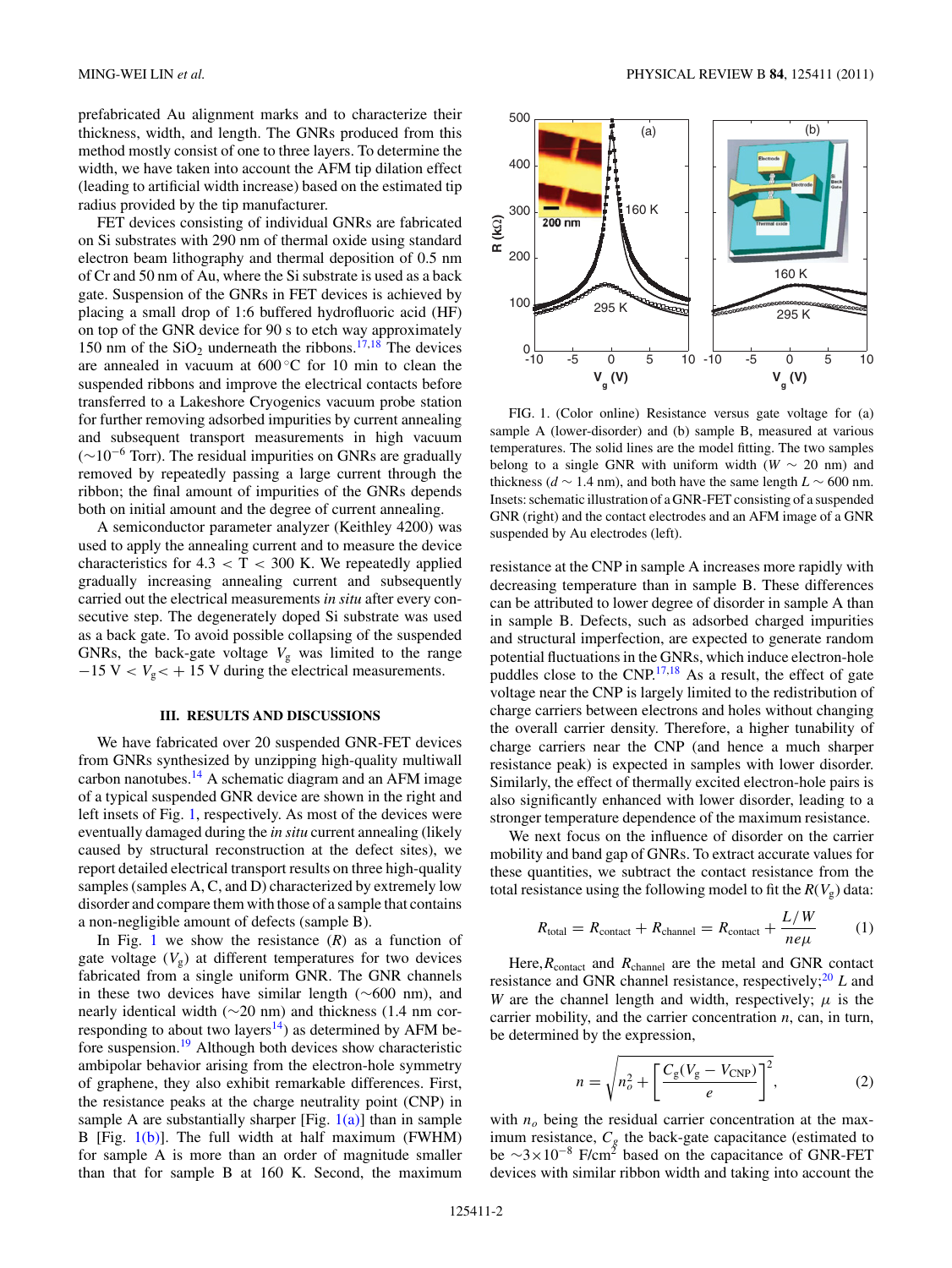<span id="page-2-0"></span>

FIG. 2. (Color online) Mobility as a function of temperature for samples A and B. The solid squares and solid circles are the mobility extracted from the model fitting in Fig. [1;](#page-1-0) the hollow squares are the field-effect mobility. The dashed lines are a guide to the eye.

reduced dielectric constant due to the removal of ∼150 nm of thermal oxide underneath the ribbon<sup>21,22</sup>), and  $V_{\text{CNP}}$  is the gate voltage at the charge neutrality point. $20,23$  As shown in Fig. [1,](#page-1-0) this model fits our experimental data reasonably well, especially in the hole branch ( $V_g < V_{\text{CNP}}$ ). The slightly lower conductance and minor deviation from the fitting at the electron side is likely due to the residual surface impurities and/or electrode metal doping.<sup>18,21,24</sup> From the fitting, a contact resistance of 30  $\sim$  70 kΩ is extracted, which is comparable to the value determined by four-terminal measurements of similar GNRs devices (data not shown). Although this model assumes a gate-independent contact resistance, we believe this is a reasonable assumption for our devices given the nearly ohmic contact (except at low temperatures and near the CNP) and reasonably good fit of the data to the model, which is also consistent with the findings of Russo *et al.*[25](#page-6-0)

Figure 2 shows the mobility values derived from the fit as a function of temperature for samples A and B. The mobility of sample B has relatively weak temperature dependence and reaches  $\sim$ 1500 cm<sup>2</sup> V<sup>-1</sup> s<sup>-1</sup>, in excellent agreement with that derived from substrate-supported GNRs synthesized using the same method.[14](#page-6-0) Remarkably, the mobility of sample A increases from  $\sim$ 2000 cm<sup>2</sup> V<sup>-1</sup> s<sup>-1</sup> to over 3000 cm<sup>2</sup> V<sup>-1</sup> s<sup>-1</sup> as the temperature is lowered from 295 K to 150 K, suggesting that the mobility in this temperature range is largely limited by acoustic phonon scattering. $^{26}$  $^{26}$  $^{26}$  The peak mobility in sample A is the highest reported to date for GNRs of comparable widths, $14$  which can be attributed to the nearly atomically smooth edges and extremely low disorder. Below 150 K, the mobility decreases with decreasing temperature, suggesting that the presence of a small amount of remaining disorder can play an increasingly important role at low carrier density (see detailed discussion below). Equally high mobility is also observed in sample C (data not shown). From the transfer characteristics, the field-effect mobility of sample A in the hole region can be estimated as

 $\mu = [\Delta G \times (L/W])/(C_g \Delta V_g),$  (3)



conductance at the CNP,  $G_{\text{min}}$  is expected to be dominated by thermally activated carriers and to vary with temperature as  $G_{\text{min}} \propto \exp(-E_g/2k_BT)$ , where  $k_B$  is the Boltzmann constant, and  $E_g$  is the activation energy for electron excitation that corresponds to the band gap. However, other mechanisms such as one-dimensional (1D) nearest-neighbor hopping (NNH) through localized states in disordered GNRs may also lead to simple activated behavior of  $G_{\text{min}}$ <sup>[12](#page-6-0)</sup> To confirm that the activation energy derived from the temperature dependence of *G*min is indeed the intrinsic band gap, it is necessary to show the same simple activation temperature dependence of the minimum carrier density  $(n_0)$  at the CNP (to first-order approximation):  $n_0 \propto \exp(-E_g/2k_BT)$ . As shown in the Arrhenius plots in Figs.  $3(a)$  and  $3(b)$ , the  $G_{min}$  and  $n_0$  data from samples A and C (the latter being yet another low-disorder sample with *W* ∼ 37 nm,  $d$  ∼ 2 nm, and  $L$  ∼ 700 nm) fit the simple activation model fairly well with a consistent activation energy gap of  $E_g(A) = \sim 99$  meV (from  $G_{\text{min}}$ ) and  $\sim 106$  meV (from *n*<sub>0</sub>) for sample A, and  $E_g(C) = \sim 55$  meV (from *n*<sub>0</sub>) and ∼58 meV (from *G*min) for sample C, respectively. Simple activation behavior is also observed in the residual carrier density of sample D (*W* ∼ 23 nm and *d* ∼ 1.6 nm), yielding a gap of 96 meV (data not shown). Furthermore, comparison of the *Eg*values of samples A, C, and D demonstrates that the band gap in our ultra-low-disorder samples is approximately inversely proportional to the ribbon width, consistent with theoretical predictions.<sup>6</sup> These consistent results on multiple ultra-low-disorder GNR-FET devices strongly suggest that the intrinsic band gap is approached.

On the other hand,  $G_{\text{min}}$  and  $n_0$  in sample B exhibit a much weaker temperature dependence than in samples A or C; forcing the simple activation law fit through the data of sample

-80 -60 -40 -20  $-1/2k_BT$  (meV $^{-1}$ )  $10^{-7}$ @<br>\_\_<br>ຫ້  $10^{-5}$ -80 -60 -40 -20  $-1/2k_BT$  (meV<sup>-1</sup>)  $10^{10}$ 10'' 10<sup>12</sup>  $n_{\rm o}$  (cm -2) 77 K 295 K بہ 77 K 295 K A B C A B C (a) (b) -5 -6 -7 10 10 10 11 12

FIG. 3. (Color online) (a) Temperature dependence of the minimum conductance for samples A, B, and C. (b) Temperature dependence of the residual carrier density extracted from the model fitting in Fig. [1](#page-1-0) for samples A, B, and C. The solid lines are fits to the simple activated behavior.

$$
125411-3\\
$$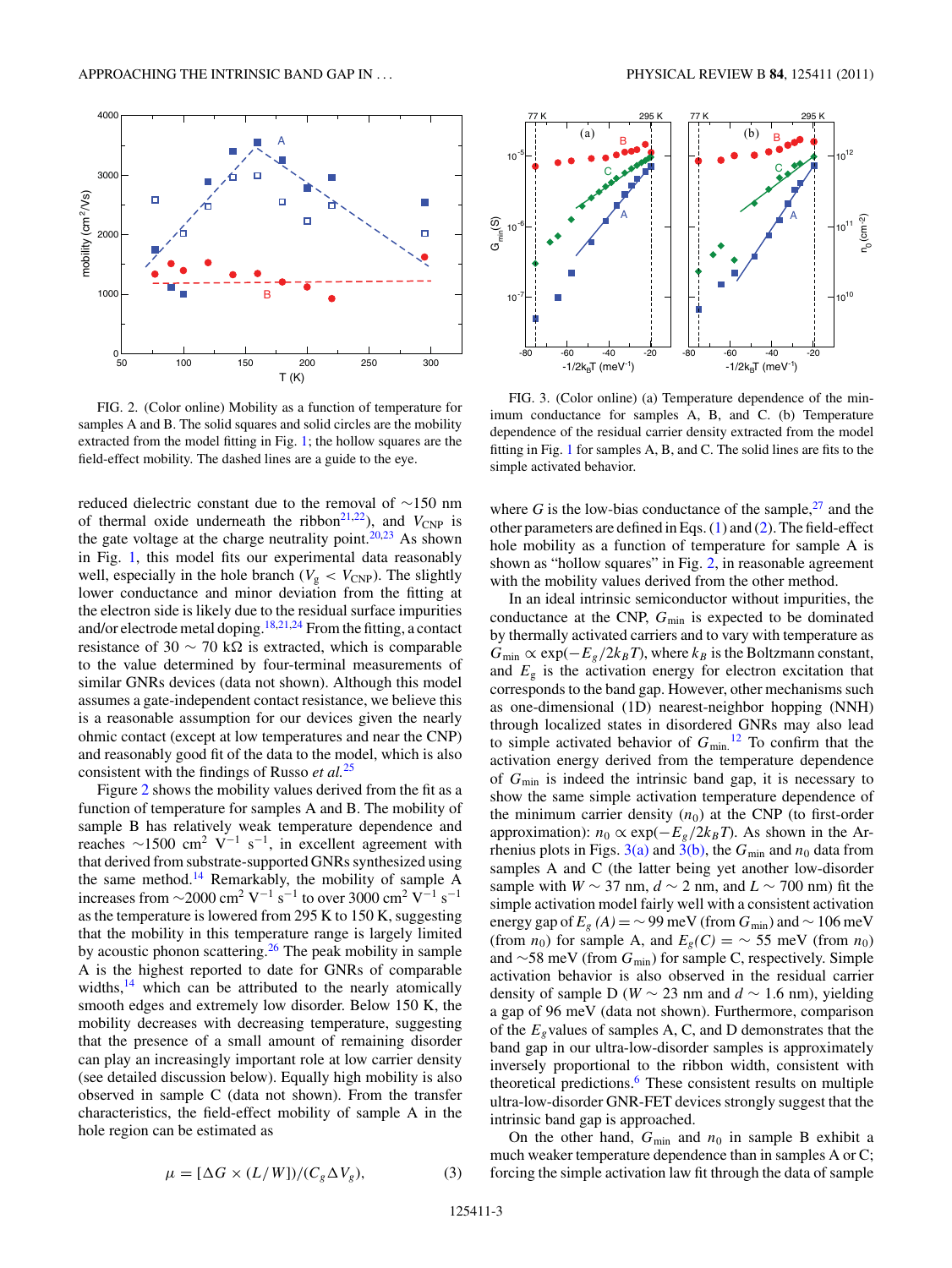B yields a much smaller activation energy and corresponding band gap of  $E_g \sim 10$  meV from both the  $G_{\text{min}}$  and  $n_0$  data. The large discrepancy between samples A and B is quite puzzling, since they are simply two different regions of the same GNR with highly uniform width and thickness and likely having the same nominal edge structure. The primary known difference between them is that sample A has lower disorder than sample B due to the spatial variation of disorder (such as remaining adsorbed impurities and structural defects, which could be inherent in the original carbon nanotubes and/or introduced during the conversion from carbon nanotubes to GNRs). Given the small dimensions of the devices, even a small amount of disorder may play a significant role in their transport properties. Additionally, Au contact doping may also vary from device to device. However, electrode doping is unlikely to be the dominant mechanism given that samples A and B not only have nominally identical contact structure and layout but also share a common electrode. Therefore, the weaker temperature dependence of  $G_{\text{min}}$  and  $n_0$  observed in sample B is likely to be due to extrinsic conduction through defects and carrier doping from charged impurities, similar to the bilayer graphene. $2,16$  An alternative explanation is that the presence of disorder weakens the on-site Coulomb interaction, which is largely responsible for the opening of a gap in the band structure of GNRs with zigzag edges. $28$  Zigzag edges have indeed been observed by scanning tunneling microscopy (STM) in GNRs synthesized using the same method; $^{29}$  $^{29}$  $^{29}$  the smaller values of the band gap found in these studies can be attributed to the reduced on-site Coulomb repulsion due to screening from the gold substrate. $29$  It is also worth noting that the data for samples A, C (Fig. [3\)](#page-2-0), and D (data not shown) start to deviate from the simple activation behavior below 100 K, and the fit eventually breaks down below 77 K. The breakdown of the simple activated behavior at low temperatures can be attributed to the extremely low residual carrier density: the value  $n_0 \sim 7 \times 10^9$  cm<sup>-2</sup> at 77 K observed in sample A corresponds to only "one electron" in the device channel. Therefore, the residual carrier density (thus also the minimum conductivity) below 77 K is no longer determined by thermal activation.

In order to further verify that the simple activation gap observed in our ultraclean GNRs is the intrinsic band gap (due to the extended states carrying current via thermal activation across the intrinsic band gap), we compare the activation gap energy with the energy associated with the transport gap  $(\Delta V_g)$ . The transport gap is correlated to an energy gap in the single-particle spectrum given by

$$
\Delta_m = \frac{h}{2\pi} v_F \sqrt{\frac{2\pi C_g \Delta V_g}{e}},\tag{4}
$$

where  $v_F = 10^6$  m/s is the Fermi velocity of graphene, and  $C_g$  is the capacitive coupling of the GNR to the back gate. In disordered GNRs, where the electrical transport is dominated by the hopping between localized states,  $\Delta_m$  is expected to be substantially larger than  $E_g$ <sup>12</sup>. In contrast, in highly ordered GNRs with very low impurity concentration,  $\Delta_m$  should be comparable to the intrinsic band gap.<sup>[15](#page-6-0)</sup>  $\Delta V_g$  in this study is defined as the width of the back-gate voltage region determined by a sudden increase of the slop in the  $G(V_g)$  curve close



FIG. 4. (Color online) (a) Conductance versus gate voltage measured at various temperatures for sample A. (b) *I-V* characteristics measured at different gate voltages and at  $T = 4$ . 3 K for sample A.

to the CNP. As shown in Fig.  $4(a)$ , the  $G(V<sub>g</sub>)$  curve for sample A measured at 30 K yields a  $\Delta V_g \sim 1.6$  V, and hence  $\Delta_m \sim 90$  meV, in reasonable agreement with the values of  $E<sub>g</sub>$  obtained from  $G<sub>min</sub>$  and  $n<sub>0</sub>$ , indicating that the transport gap is associated with the large intrinsic band gap. The linear dependence of *G* on gate voltage  $V<sub>g</sub>$  at high temperatures [Fig.  $4(a)$ , where the contact resistance is excluded] suggests that the field-effect mobility remains nearly constant as the carrier density changes and that the charge transport is limited by long-range scattering.<sup>[30](#page-6-0)</sup>

The transport gap can be alternatively probed by measuring the current-voltage (*I-V*) characteristics at various gate voltages. Figure 4(b) shows representative *I-V* curves of sample A measured at 4.3 K. At gate voltages away from the CNP, the *I-V* curves are essentially linear. Near the CNP ( $V_g = 1$  V), however, the *I-V* characteristic becomes strongly nonlinear when the chemical potential of the GNR is within the transport gap. A nonlinear gap can be defined by the distances between two interception points made by fitting straight lines to both the low conductance region at low bias voltage and the high conductance region at high bias voltage, as shown in Fig. 4(b). The nonlinear gap  $(e\Delta V_{ds})$  for sample A is approximately 60 meV, slightly smaller than the activation gap or the energy associated with the transport gap, which can be attributed to the fact that the gate voltage at which the nonlinear gap is measured slightly differs from the exact CNP. Unlike in highly disordered GNRs, where the presence of localized states and the formation of isolated charge puddles (which act as quantum dots) complicates the interpretation of the nonlinear gap in their  $I-V$  characteristics,  $\frac{12,13}{12}$  the nonlinear gap in our low-disorder GNRs may be approximated as the intrinsic band gap for  $V_g = V_{CNP}$ .<sup>[7](#page-6-0)</sup>

In order to elucidate the underlying electronic origin of the high band gap value in ultra-low-disorder GNRs, we carried out TB calculations in model GNRs of comparable width (∼20 nm). Ultraclean GNRs with ultrasmooth edges are expected to be highly crystallographic, and the measured intrinsic band gap should be comparable to the theoretical values that assume periodicity. Because of the lack of information on the chirality  $(n,m)$  of our ribbons, we calculated GNRs of a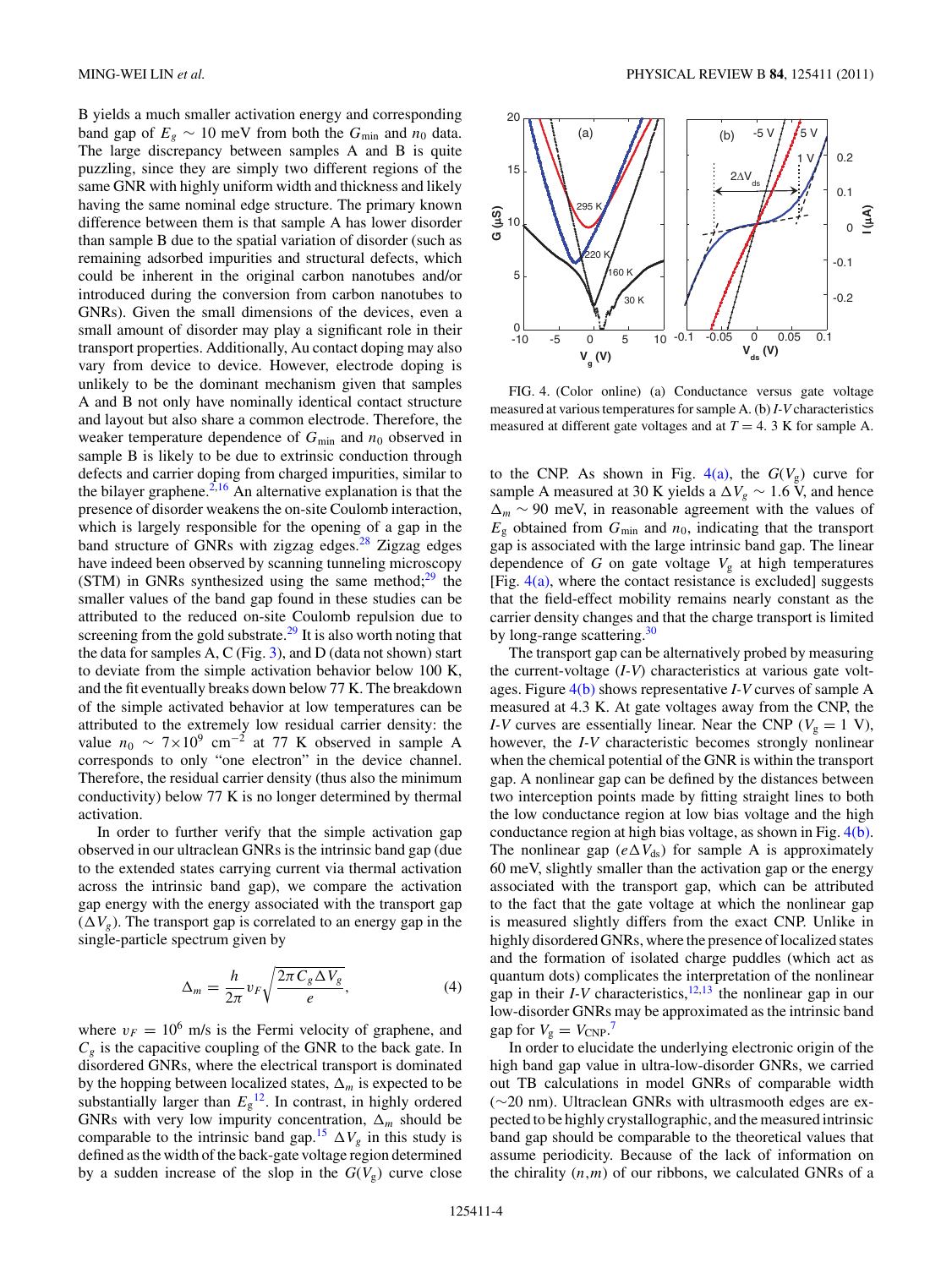<span id="page-4-0"></span>

FIG. 5. (Color online) (a) Unrolled projection of a (*n,m*)-CNT of minimum circumference  $(|\overrightarrow{OB}|)$ . The chiral angle  $\theta$  is determined by the translational vector  $\overrightarrow{OA} = (n,m) = (3,2) = 3 \overrightarrow{a_1} + 2 \overrightarrow{a_2}$ . (b) Cross-section of a (3,2)-GNR with ∼20 nm width. The periodic unit cell used in the calculation is shown shaded in green. The zoomin regions show the spatial distribution of spin-up (cyan) and spindown (red) magnetization. The magnitude of the magnetization is given by the radius size, with the largest radius corresponding to spin magnetization 0.13  $\mu_B$ .

wide range of chiral angles  $(\theta)$ , varied from  $\theta = 0^\circ$  (zigzag GNR) to  $\theta = 30^{\circ}$  (armchair GNR) as shown in Fig. 5(a); GNRs with intermediate chirality exhibit mixed edges (zigzag and armchair) with dominant zigzag or armchair character as  $\theta \to 0^{\circ}$  or  $\theta \to 30^{\circ}$ , respectively.

As seen in Fig.  $5(a)$ , the GNRs structures used in the calculations are derived from unzipping a CNT along the chiral unit-cell translational vector  $\overrightarrow{OA} = (n,m)$  that determines the chiral angle *θ*. The translational vector in turn restricts the width of the ribbons to discrete values that are the multiples of  $|\overrightarrow{OB}|$ , which is the minimum circumference of a  $(n,m)$ -

type CNT. The electronic structure calculations employ the single-band Hubbard model:

$$
\hat{H} = -t \sum_{i,j,\sigma} (\hat{c}_{i\sigma}^{\dagger} \hat{c}_{j\sigma} + h.c.) + U \sum_{i} \hat{n}_{i\uparrow} \hat{n}_{i\downarrow}
$$
 (5)

treated within the mean-field approximation. Here, *t* is the hopping matrix element between nearest-neighbor sites*i* and *j*,  $\hat{n}_{i\sigma} = \hat{c}_{i\sigma}^{\dagger} \hat{c}_{i\sigma}$  is the number operator on atom *i* with spin  $\sigma = \uparrow$ ,  $\downarrow$ , and *U* is the on-site Coulomb interaction. The choice of the *t* and *U* parameters is crucial to making comparisons between experimental and theoretical values for the band gap, which is proportional to  $(\frac{U}{t})$ . Furthermore, the values of *U* and *t* depend on the choice of the exchange-correlation functional used in the density functional theory (DFT) calculations. We have used the *ab initio* parameters ( $t = 3.2$  eV and  $U = 2t$ ) reported by Pisani *et al.*<sup>[31](#page-6-0)</sup> derived from fitting the antiferromagnetic band structure of zigzag GNRs using the fully nonlocal "hybrid" functional (B3LYP) of DFT calculations, which includes a contribution of Hartree-Fock exchange that compensates for the electronic self-interaction. Previous studies have shown that B3LYP is better suited than local, nonlocal, or even other hybrid functionals to account for molecular magnetism.<sup>[32](#page-6-0)</sup> These values are somewhat larger than those commonly employed in the literature, $33,34$  which are derived from DFT calculations employing local or nonlocal functionals. These values are also more appropriate to our suspended GNR samples that interact neither with a metallic substrate, $29$  which reduces *U* through screening with the conduction electrons, nor with oxide substrates  $(SiO<sub>2</sub>)$ , which have much higher dielectric constant than air.

In the absence of electron-electron correlations  $[U =$ 0 eV in Eq. (5)], the systems are nonmagnetic. Interestingly, we find that the carbon atoms in the zigzag chains in the mixed-edge GNRs (even a single one per unit cell in the limit when  $\theta \rightarrow 30^{\circ}$ ) introduce nonbonding states whose origin is topological frustration. $35$  These nonbonding states form dispersionless "flat" bands at the Fermi level and render the systems gapless or metallic. For  $U = 0$  eV, the band structure and density of states for all our systems follow the same pattern as for the  $(n,m) = (4,2)$  GNR shown in Figs.  $6(a)$  and  $6(b)$ (red curves). This is analogous to the predicted presence of nonbonding states in randomly shaped 0-D graphene dots that contain combined zigzag and armchair edges. $36$  Therefore, only "pure" armchair ribbons could sustain an energy band gap, which is not of magnetic origin. When electron-electron correlations are introduced  $(U > 0$  eV) local magnetism arises along the edges of the ribbon, as seen in Fig.  $5(b)$ . Noticeably, the magnetization is predominantly higher on the zigzag sites than on armchair sites, where magnetism is quenched; this trend for mixed-edge GNRs has been corroborated using *ab initio* calculations [with the local-density approximation  $(LDA)$ ].<sup>37</sup> Also, the flat bands split, opening an energy gap at the Fermi level (blue curves in Fig. [6\)](#page-5-0).

Figure  $6(c)$  shows the energy band gap and maximum spin magnetization for ∼20-nm-wide GNRs with crystallographic orientations given by  $\theta = 0^\circ$ , 6.59°, 8.95°, 19.11°, 23.41°, and 30°, corresponding to  $(n,m) = (6,0), (7,1), (5,1), (4,2), (3,2),$ and (3,3), respectively. Magnetic pure zigzag and nonmagnetic pure armchair GNRs exhibit similar band gaps of ∼71 meV. Interestingly, for all the mixed-edge GNRs (with  $0° < \theta <$ 30◦), the band gap varies between 71 meV and 128 meV, in agreement with the experimentally determined band gap for sample A, suggesting that the origin of the band gap for mixed-edge GNRs is associated with the magnetism of the zigzag edges. The increase of band gap in the zigzag-rich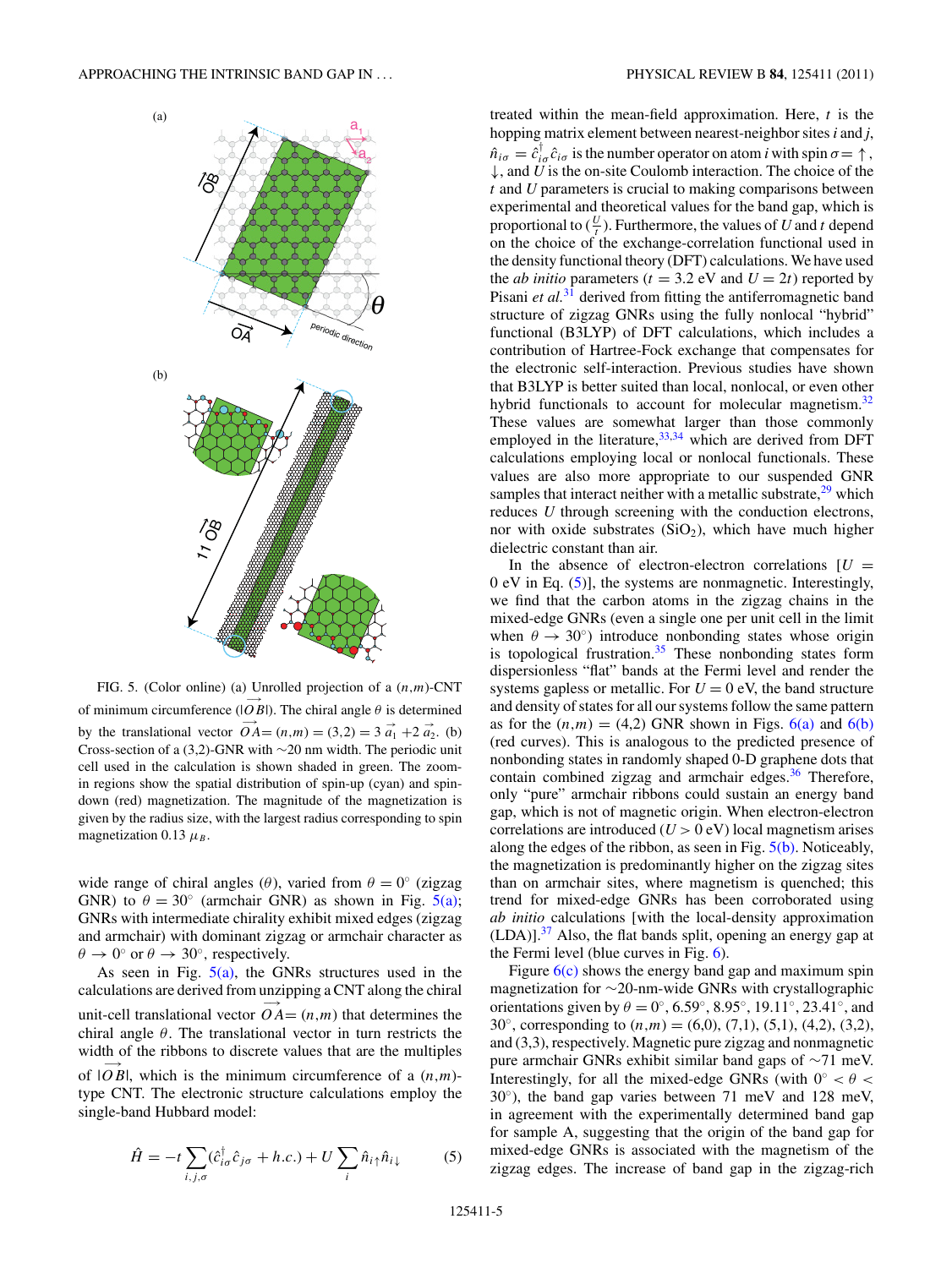<span id="page-5-0"></span>

FIG. 6. (Color online) (a) Electronic band structure and (b) density of states of a (3,2)-GNR; results in the absence  $(U = 0$  eV) and presence  $(U = 6.4$  eV) of electron-electron correlation are shown in red and blue, respectively. (c) Calculated band gaps (black) and maximum spin magnetization (red) for GNRs of (*n,m*)-type (6,0),  $(7,1)$ ,  $(5,1)$ ,  $(4,2)$ ,  $(3,2)$ , and  $(3,3)$ , corresponding to chiral angles  $\theta$  in ascending order.

region ( $\theta \sim 0^{\circ}$ ) of Fig. 6(c) is consistent with an increasing insulating character caused by gradually breaking the zigzag  $\pi$ -network as the crystallographic orientation departs from  $\theta = 0^\circ$ . As the chirality approaches the armchair-rich region  $(\theta \sim 30^{\circ})$ , the spin magnetization quenches monotonically, and the splitting induced by the second term of Eq. [\(5\)](#page-4-0) becomes weaker, leading to a decreasing band gap.

To compare our experimental and TB results with existing theoretical results, band gap values from *ab initio* DFT calculations of narrow spin-polarized zigzag ribbons reported in the literature are extrapolated, when possible, to the widths of our samples. For instance, LDA predicts a gap of  $44 \text{ meV}^{6,38}$  $44 \text{ meV}^{6,38}$  $44 \text{ meV}^{6,38}$ for a ∼20-nm-wide GNR. Furthermore, the accurate screenedexchanged hybrid functional (s-X LDA), which corrects the lack of nonlocal exchange responsible for the typical 50–75% gap underestimations of LDA for narrow  $GNRs$ ,  $39$  predicts a gap of 116 meV for a ∼20-nm-wide GNR, in good agreement with our experiments. Moreover, the highly accurate quasiparticle GW method yields a larger band gap for zigzag GNRs compared to the values employing the s-X LDA,  $39,40$  although a direct extrapolation is lacking. These *ab initio* results corroborate our relatively large experimental band gap.

For the armchair case, extrapolated LDA results predict a maximum band gap of  $80 \text{ meV},^{40}$  while the screened-exchange hybrid functional [Heyd-Scuseria-Ernzerhof (HSE)]<sup>41</sup> and GW predict gaps of 14 meV<sup>[42](#page-6-0)</sup> and 22 meV,<sup>[40](#page-6-0)</sup> respectively, for a ∼20-nm-wide GNR. Although these values are smaller than our armchair TB results, they support our primary hypothesis that a measured band gap of ∼100 meV for a ∼20-nm-wide GNR is likely due to the presence of spin-polarized zigzag edges and not due to the semiconducting nature (finite gap) of armchair edges.

Our calculations were performed on single-layer GNRs, while the GNRs used in our experiment may consist of more than one layer. Nevertheless, the experimental and the theoretical band gaps are still in good quantitative agreement. A likely scenario is that the experimentally derived band gap is an average of the contributions from individual layers that have comparable band gap values, which can be attributed to the combined effects of the relatively weak interlayer interactions between non-AB (Bernal)-stacked layers<sup>[43](#page-6-0)</sup> and the weak chirality dependence of the band gap. Furthermore, moderate tensile strain may be present in our suspended GNRs as indicated by the lack of sagging (Fig. [1](#page-1-0) inset), which is expected to slightly modify the size of the band gap. $44$  For the case of zigzag GNRs, a moderate strain leads to slight increase of the edge spin polarization, thus increasing the band gap.<sup>[44](#page-6-0)</sup> Therefore, the band gap in our suspended chiral GNRs may be further enhanced by tensile strain.

### **IV. SUMMARY**

In summary, we have fabricated GNRs with very low disorder by (i) unzipping high-quality CNTs with very low concentration of structural defects known to produce GNRs with nearly atomically smooth edges; $14$  (ii) suspending the GNR from the substrate; and (iii) removing the remaining impurities by *in situ* current annealing. These ultraclean and ultrasmooth-edged GNRs not only exhibit high mobility exceeding 3000 cm<sup>2</sup> V<sup>-1</sup> s<sup>-1</sup> but also reveal the intrinsic electronic structure (band gap) of GNRs. The good *quantitative* agreement between the experiment and theory suggests that the underlying mechanism responsible for the large band gap in ultraclean, suspended GNRs is most likely the magnetism associated with the zigzag edge components, which is strongly enhanced by the absence of either metallic or insulating substrates. The possible strain in the suspended GNRs may further augment the band gap. Additional studies are underway to explore the tuning of the electronic and magnetic properties of such ultraclean GNRs via external electric and magnetic fields.

### **ACKNOWLEDGMENTS**

Z.Z. acknowledges the support of the Wayne State University startup funds. Part of this research was conducted at the Center for Nanophase Materials Sciences under Project No. CNMS2009-044. The work at CSUN was supported by NSF-PREM Grants No. DMR-00116566 and No. DMR-0958596. The work at Harvard was supported through the Nanoscale Science and Engineering Center, an NSF-funded facility. The authors also thank Boris Nadgorny for helpful discussions.